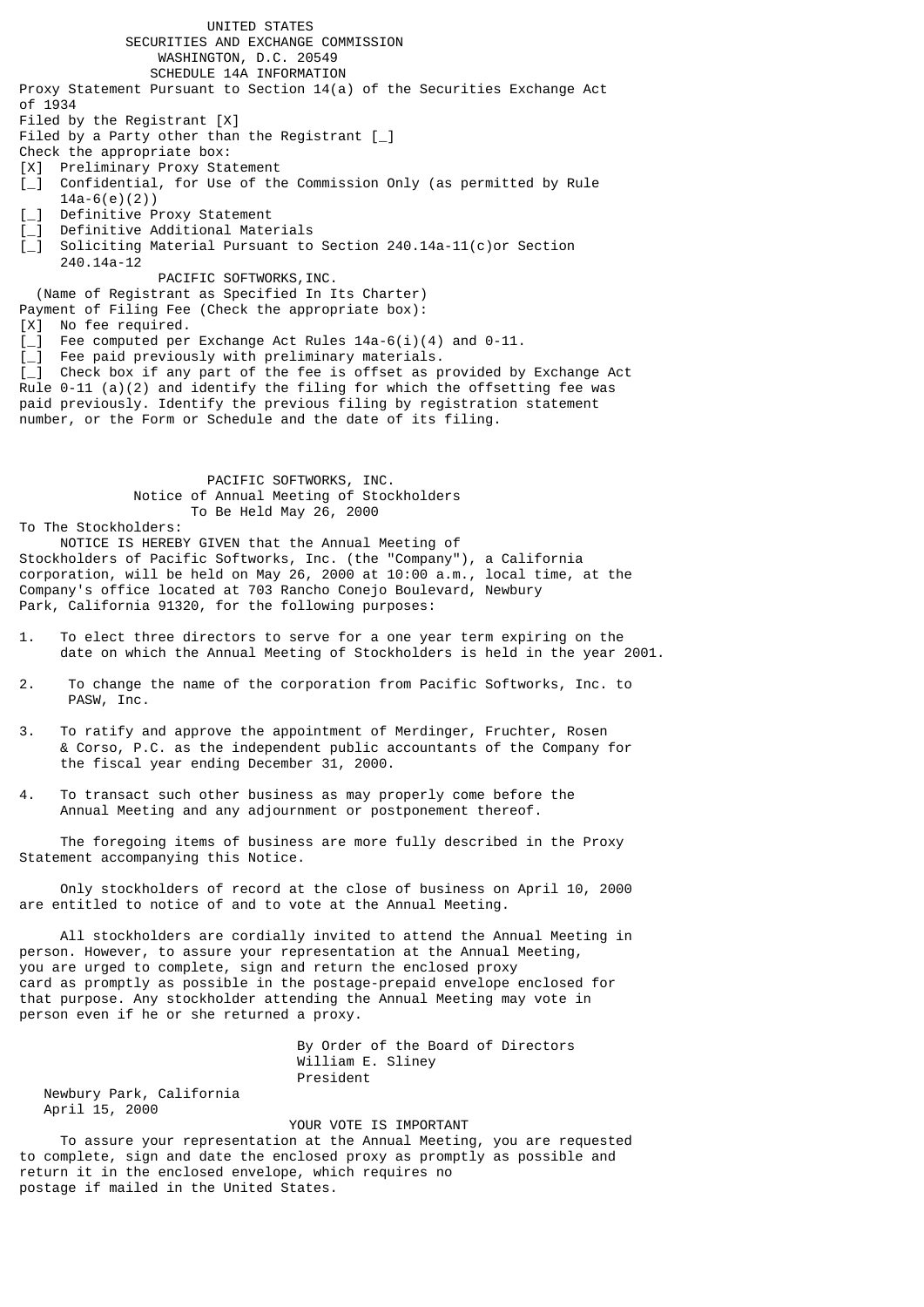#### PACIFIC SOFTWORKS, INC. PROXY STATEMENT

General

 The enclosed Proxy is solicited on behalf of the Board of Directors of Pacific Softworks, Inc. (the "Company") for use at the Annual Meeting of Stockholders to be held May 26, 2000 at 10:00 a.m., local time, or at any adjournment or postponement thereof, for the purposes set forth in this Proxy Statement. The Annual Meeting will be held at the Company's office located at 703 Rancho Conejo Boulevard, Newbury Park, California 91320. The Company's telephone number at that location is (805) 499-7722.

 These proxy solicitation materials were mailed on or about April 15, 2000 to all stockholders entitled to vote at the Annual Meeting.

## Record Date and Voting Securities

 Only stockholders of record at the close of business on April 10, 2000 are entitled to notice of and to vote at the Annual Meeting. As of March 31, 2000, 4,500,900 shares of the Company's Common Stock were issued and outstanding. No shares of the Company's Preferred Stock were outstanding.

## Revocability of Proxies

 Any proxy given pursuant to this solicitation may be revoked by the person giving it at any time before its use by delivering to American Securities Transfer & Trust, Inc. 12039 West Alameda Parkway, Suite Z-2, Lakewood, Colorado 80228, a written notice of revocation or a duly executed proxy bearing a later date or by attending the Annual Meeting and voting in person. The mere presence at the Annual Meeting of the stockholder who has appointed a proxy will not revoke the prior appointment. If not revoked, the proxy will be voted at the Annual Meeting in accordance with the instructions indicated on the proxy card, or if no instructions are indicated, will be voted FOR the slate of directors described herein, FOR Proposal Two, FOR Proposal Three and as to any other matter that may properly be brought before the Annual Meeting, in accordance with the judgment of the proxy holders.

#### Voting and Solicitation

 Each stockholder is entitled to one vote for each share of Common Stock on all matters presented at the Annual Meeting,except that in the election of directors each shareholder may cumulate his or her votes and give any one nominee a number of votes equal to the number of directors to be elected multiplied by the number of shares which the shareholder is entitled to vote at the meeting, or to distribute the votes on the same principal among as many candidates as the shareholder may choose, if (i) the name of the candidate for whom such votes are cast has been properly placed in nomination prior to the voting, and (ii) any shareholder has given notice at the meeting prior to voting of that shareholder's intention to cumulate his or her votes. Voting instructions are included on the proxy or voting instruction card.

 This solicitation of proxies is made by the Company, and all costs associated with soliciting proxies will be borne by the Company. In addition, the Company will reimburse brokerage firms and other persons representing beneficial owners of shares for their expenses in forwarding solicitation material to such beneficial owners. Proxies may be solicited by certain of the Company's directors, officers and regular employees, without additional compensation, personally or by telephone, facsimile or telegram.

#### Quorum; Abstentions; Broker Non-Votes

 The required quorum for the transaction of business at the Annual Meeting is a majority of the shares of Common Stock issued and outstanding on the record date. All shares represented at the meeting, whether in person or by a general or limited proxy, will be counted for the purpose of establishing a quorum.

 While there is no definitive statutory or case law authority in California as to the proper treatment of abstentions (including "Withheld"), the Company believes that abstentions should be counted for purposes of determining both (i) the presence or absence of a quorum for the transaction of business and (ii) the total number of shares present and entitled to vote ("Votes Cast") with respect to a proposal (other than the election of directors). In the absence of controlling precedent to the contrary, the Company intends to treat abstentions in this manner. Accordingly, abstentions will have the same effect as a vote against the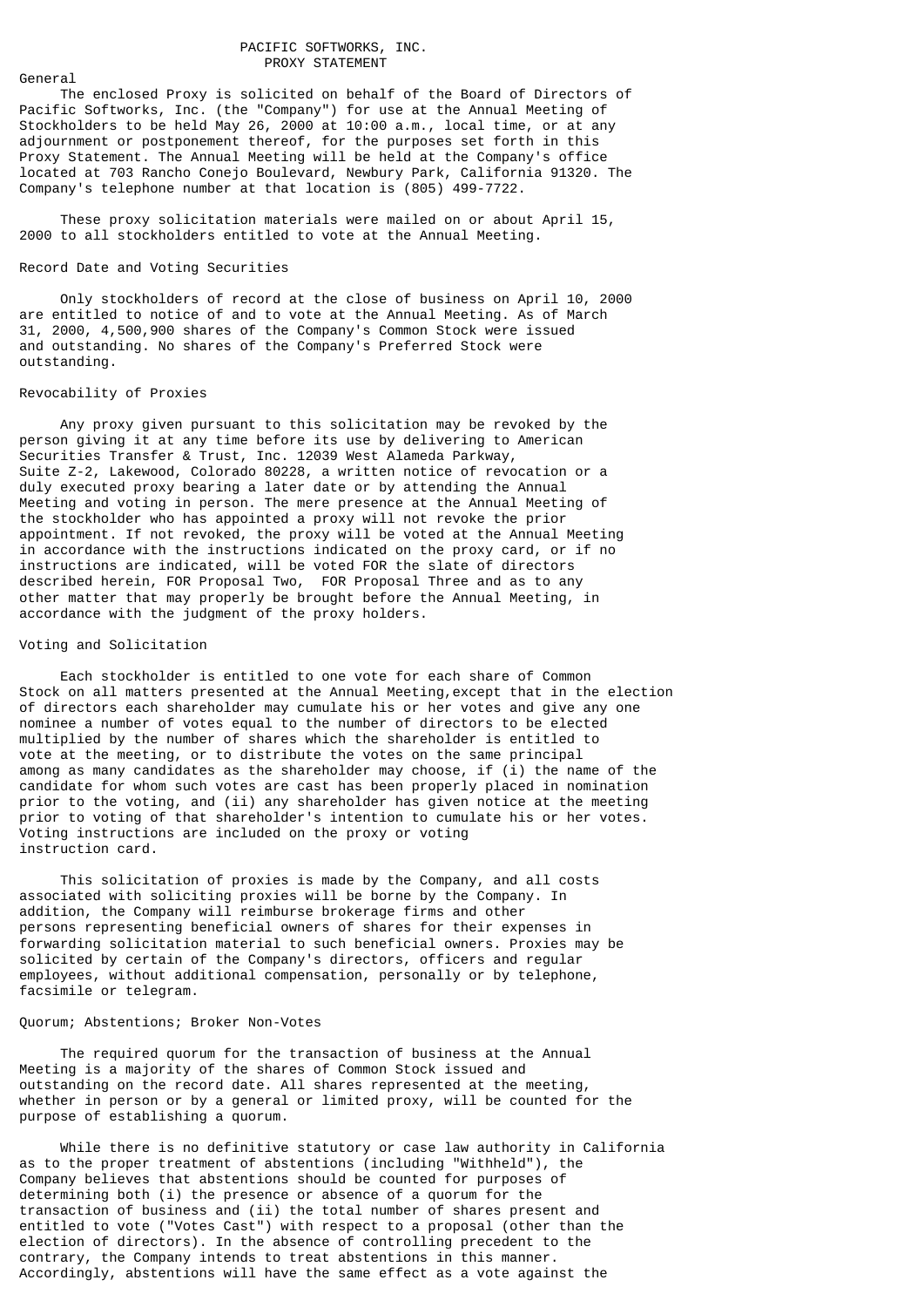proposal.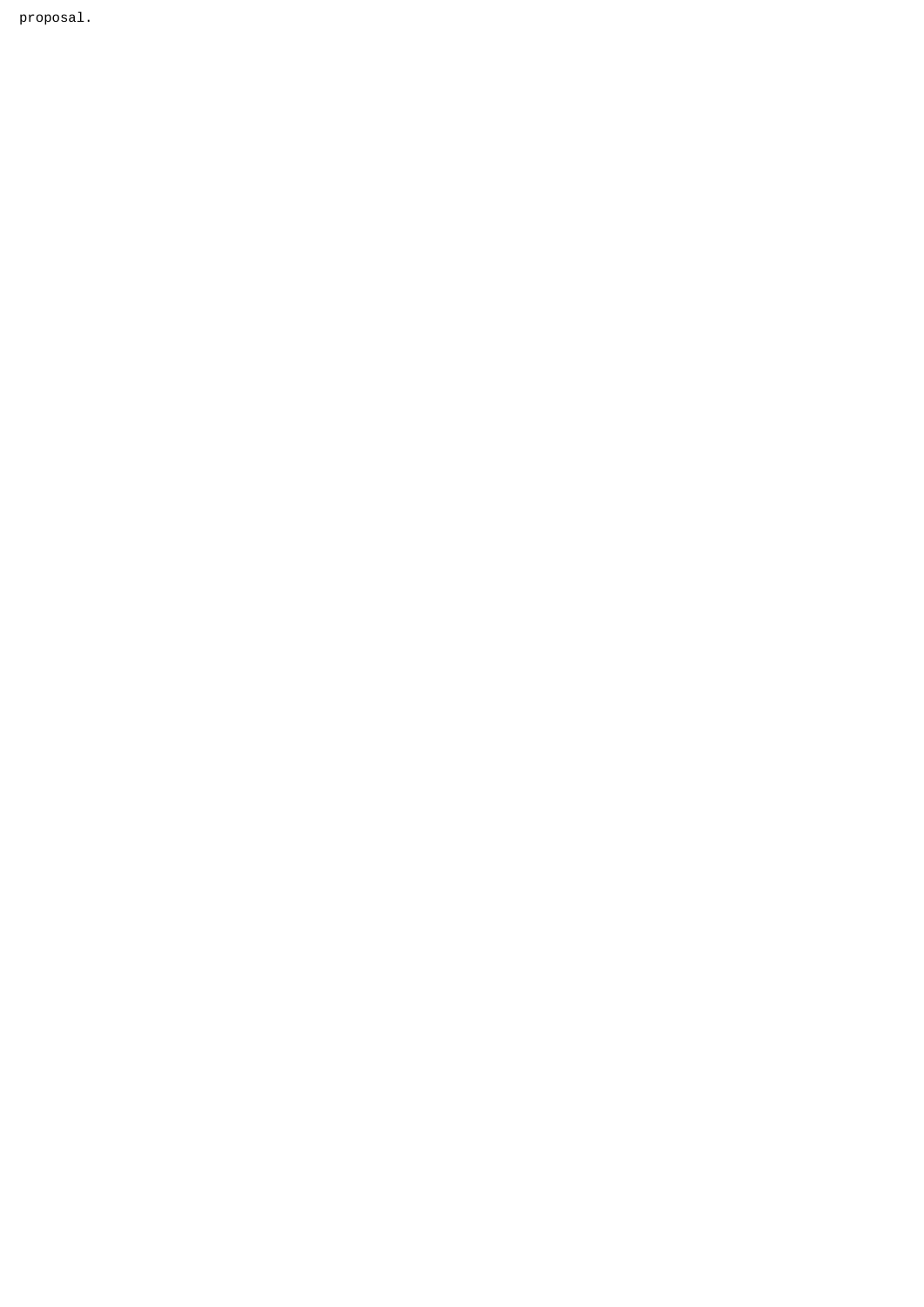Under current California case law, while broker non-votes (i.e. the votes of shares held of record by brokers as to which the underlying beneficial owners have given no voting instructions) should be counted for purposes of determining the presence or absence of a quorum for the transaction of business, broker non-votes should not be counted for purposes of determining the number of Votes Cast with respect to the particular proposal on which the broker has expressly not voted. Accordingly, the Company intends to treat broker non-votes in this manner. Thus, a broker non-vote will make a quorum more readily obtainable, but the broker non-vote will not otherwise affect the outcome of the voting on a proposal.

## Stockholder Nominations and Proposals

 The Company's Bylaws provide that nominations for the election of directors and business proposed to be brought before any stockholder meeting may be made by the board of directors or proxy committee appointed by the board of directors or by any stockholder entitled to vote in the election of directors generally if such nomination or business proposed is otherwise proper business before such meeting. However, any such stockholder may nominate one or more persons for election as directors at a meeting or propose business to be brought before a meeting, or both, only if such stockholder has given timely notice in proper written form of their intent to make such nomination or nominations or to propose such business.

 To be timely, such stockholder's notice must be delivered to or mailed and received at the principal executive offices of the corporation not less than one hundred twenty (120) calendar days in advance of the date specified in the corporation's proxy statement released to stockholders in connection with the previous year's annual meeting of stockholders; provided, however, that in the event that no annual meeting was held in the previous year or the date of the annual meeting has been changed by more than thirty (30) days from the date contemplated at the time of the previous year's proxy statement, notice by the stockholder to be timely must be so received a reasonable time before the solicitation is made.

 In the notice, the stockholder must provide (i) the name and address of the stockholder who intends to make the nominations or propose the business and, as the case may be, of the person or persons to be nominated or of the business to be proposed, (ii) a representation that the stockholder is a holder of record of stock of the Company entitled to vote at such meeting and, if applicable, intends to appear in person or by proxy at the meeting to nominate the person or persons specified in the notice, (iii) if applicable, a description of all arrangements or understandings between the stockholder and each nominee and any other person or persons (naming such person or persons) pursuant to which the nomination or nominations are to be made by the stockholder, (iv) such other information regarding each nominee or each matter of business to be proposed by such stockholder as would be required to be included in a proxy statement filed pursuant to the proxy rules of the Securities and Exchange Commission had the nominee been nominated, or intended to be nominated, or the matter been proposed, or intended to be proposed by the board of directors, and, (v) if applicable, the consent of each nominee to serve as director of the corporation if so elected.

## Deadlines for Submission of Stockholder Proposals for 2001 Annual Meeting

 Stockholders of the Company are entitled to present proposals for consideration at forthcoming stockholder meetings provided that they comply with the proxy rules promulgated by the Securities and Exchange Commission and the Bylaws of the Company. Stockholders wishing to present a proposal at the Company's 2001 Annual Stockholder Meeting must submit such proposal to the Company by January 15, 2001 if they wish for it to be eligible for inclusion in the proxy statement and form of proxy relating to that meeting.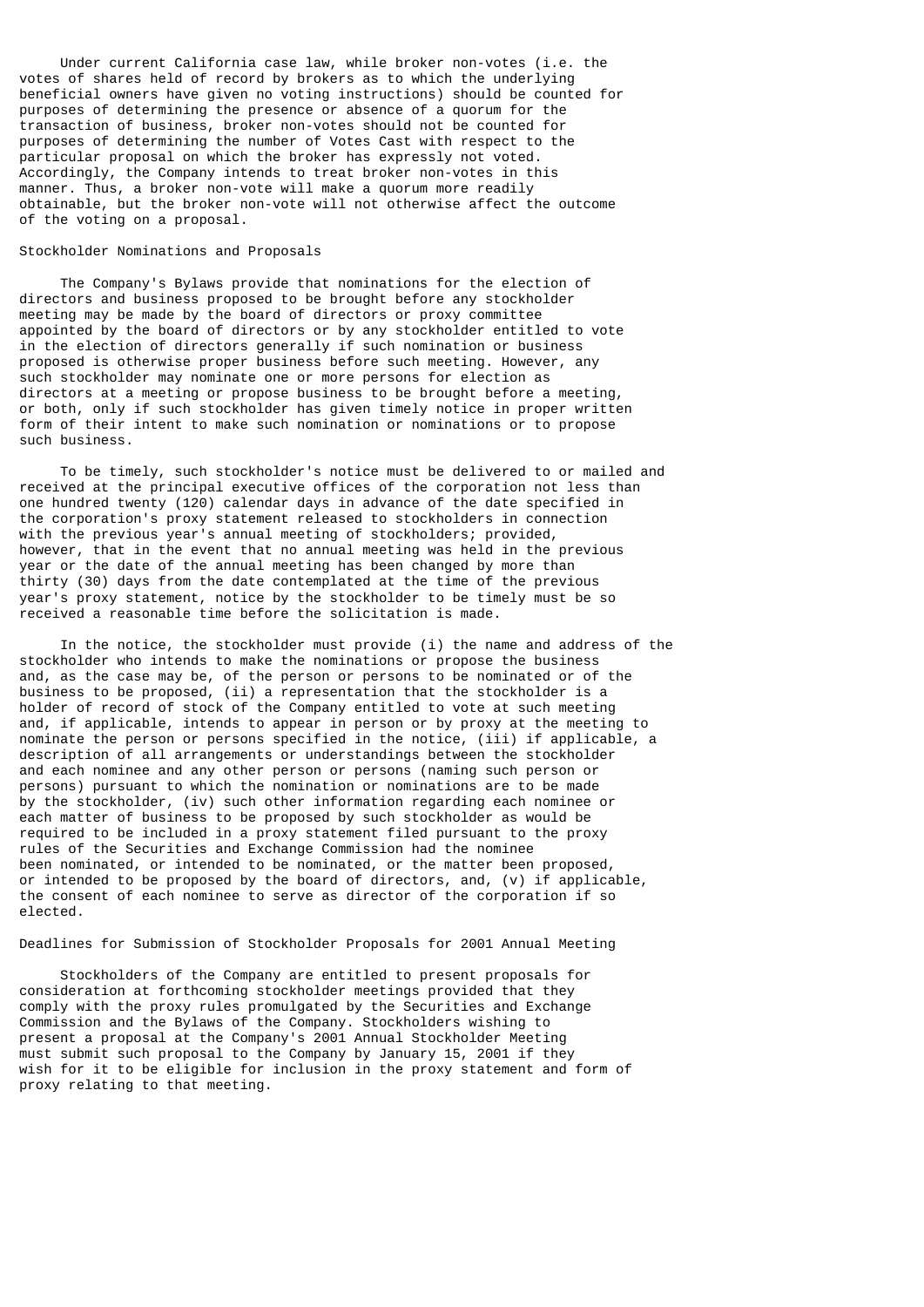## PROPOSAL ONE ELECTION OF DIRECTORS

#### Nominees

 Three directors are to be elected at the Annual Meeting. Each director elected at the Annual Meeting will serve until the 2001 Annual Meeting and until his successor is elected and qualified.

 The Board currently consists of Glenn P. Russell, Wayne T. Grau, Reuben Sandler, Ph.D. and two vacancies. Mr. Russell, Mr. Grau and Dr. Sandler have been nominated for re-election by the Board. We have provided below information on each of the nominees.

 Unless otherwise instructed, the proxy holders will vote the proxies received by them for the nominees named below. In the event that any such nominee is unable or declines to serve as a director at the time of the Annual Meeting, the proxies will be voted for a nominee who shall be designated by the present Board of Directors to fill the vacancy. In the event that additional persons are nominated for election as directors, the proxy holders intend to vote all proxies received by them in such a manner as will assure the election of as many of the nominees listed below as possible, and, in such event, the specific nominees to be voted for will be determined by the proxy holders. The Company is not aware of any nominee who will be unable or will decline to serve as a director. Each director elected at this Annual Meeting will serve until the term expires or until such director's successor has been duly elected and qualified.

## Vote Required

The nominees receiving the highest number of affirmative votes of the shares entitled to be voted shall be elected to the Board of Directors. An abstention will have the same effect as a vote withheld for the election of directors, and pursuant to California law, a broker nonvote will not be treated as voting in person or by proxy on the proposal.

THE BOARD OF DIRECTORS RECOMMENDS THAT STOCKHOLDERS VOTE "FOR" THE NOMINEES LISTED BELOW.

 The names of the directors, certain information about them and their ages as of December 31, 1999 are set forth below:

|                                     |    |                                  | Director Term |         |
|-------------------------------------|----|----------------------------------|---------------|---------|
| Name of Director                    |    | Age Position(s) With the Company | since         | Expires |
| Glenn P. Russell                    | 45 | Chairman                         | 1992          | 2000    |
| Wayne T. Grau(1)                    | 51 | Director                         | 1999          | 2000    |
| Reuben Sandler Ph.D.(1) 63 Director |    |                                  | 1999          | 2000    |

(1) Member of the Audit Committee and Compensation Committee. Nominees for Director

 Glenn P. Russell. Mr. Russell has been our chairman since 1992. He also served as president and chief executive officer from 1992 to December 1999. Before 1992 he had various sales and marketing positions at IBM, Unisys and Network Research Corporation, a predecessor of Pacific Softworks. Mr. Russell is also an officer and director of Luke Systems International, a distributor of electronic components. Luke Systems International is controlled by Mr. Russell's spouse. Mr. Russell devotes substantially all of his time to Pacific Softworks. Mr. Russell was educated in the United Kingdom.

 Wayne T. Grau. Mr. Grau has been a director of Pacific Softworks since January 1999. He has been the president and chief executive officer of Fielding Electric, Inc. since 1981. He is currently a member of the Los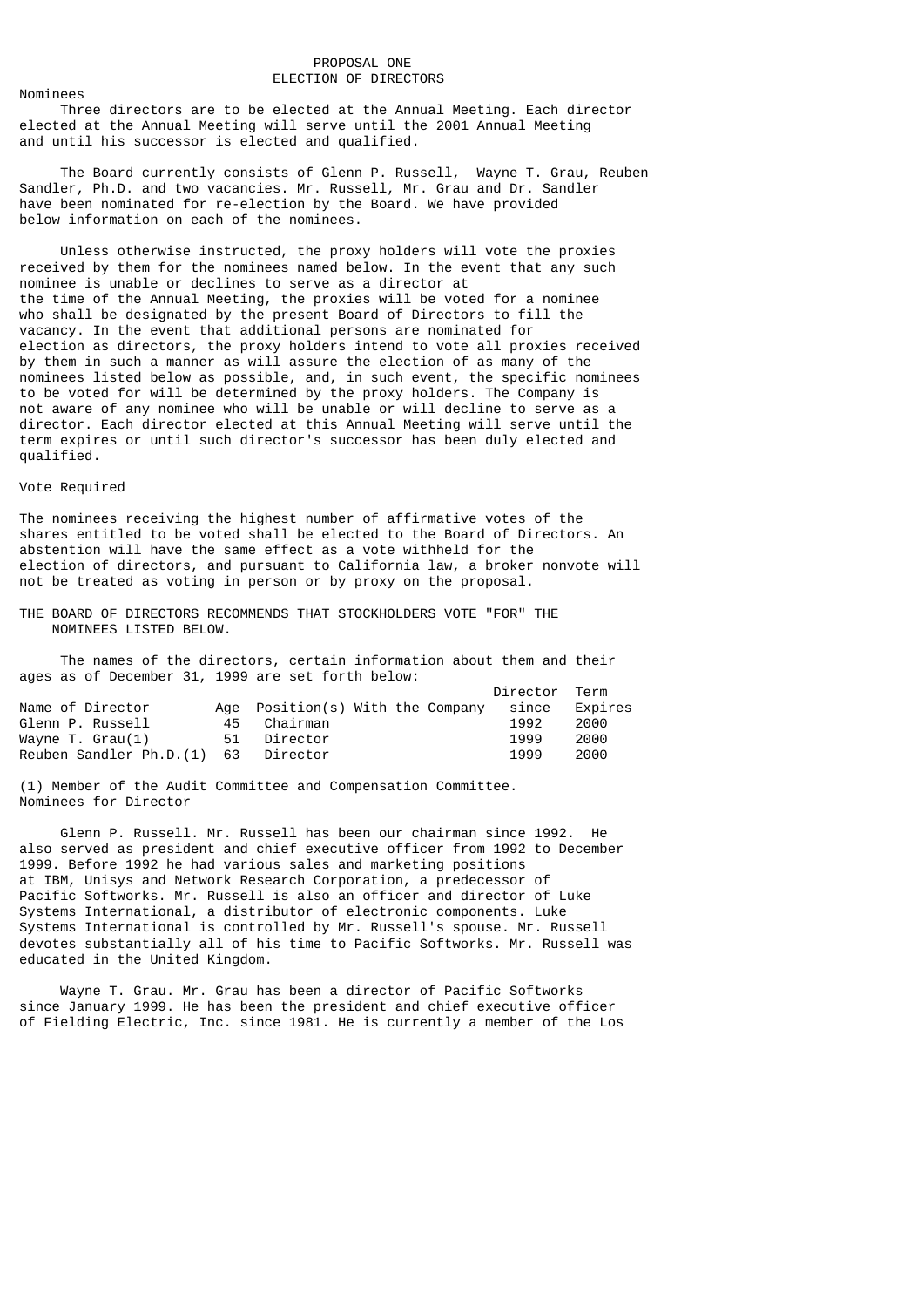Angeles Chapter membership committee of the National Electrical Contractors Association, a trustee for the Joint Apprenticeship Training Committee and a trustee for the Los Angeles Electrical Training Trust.

 Reuben Sandler, Ph.D. Dr. Sandler has been a director of Pacific Softworks since January 1999. He was the president and chief information officer for MediVox, Inc., a medical software development company, from June 1997 through March 1999. Since March 1999, he has been President and Chief Executive Officer of Intelligent Optical Systems, Inc. From 1989 to 1996, he was an executive vice president for R&D Laboratories, Inc. Dr. Sandler received a Ph.D. from the University of Chicago and is the author of four books on mathematics. He currently serves on the boards of directors of MediVox, Inc. and Alliance Medical Corporation and is an advisor to the board of directors of R&D Laboratories, Inc.

## Board Meetings and Committees

 The Board of Directors of the Company held a total of 13 meetings during the fiscal year ended December 31, 1999. The committees of the Board of Directors include an Audit Committee and a Compensation Committee.

 The Audit Committee of the Board of Directors, which was appointed in February 1999, consists of Messrs. Grau and Sandler and held no meetings during the last fiscal year. The Audit Committee makes recommendations to the Board of Directors regarding the selection of independent auditors, reviews the results and scope of audit and other services provided by the independent auditors and reviews the accounting principles and auditing practices and procedures to be used in the Company's financial statements.

 The Compensation Committee of the Board of Directors, which was appointed in February 1999,consists of Messrs. Grau and Sandler. The Compensation Committee held one meeting during the last fiscal year. The Compensation Committee reviews and makes recommendations to the Board of Directors regarding the compensation of officers and other managerial employees.

 No director attended fewer than 75% of the sum of the total number of meetings of the Board of Directors and committees thereof upon which that director served, held subsequent to becoming a director or appointment to such committee.

## Director Compensation

 Our directors receive \$200 for attending meetings of the board of directors. We also reimburse our directors for actual and reasonable out of pocket expenses incurred when attending board of directors and committee meetings. Directors who are not employees are eligible to participate in the 1998 equity incentive program. Each of our non-employee directors received options to purchase 15,000 shares of common stock following his election to the board of directors in January 1999.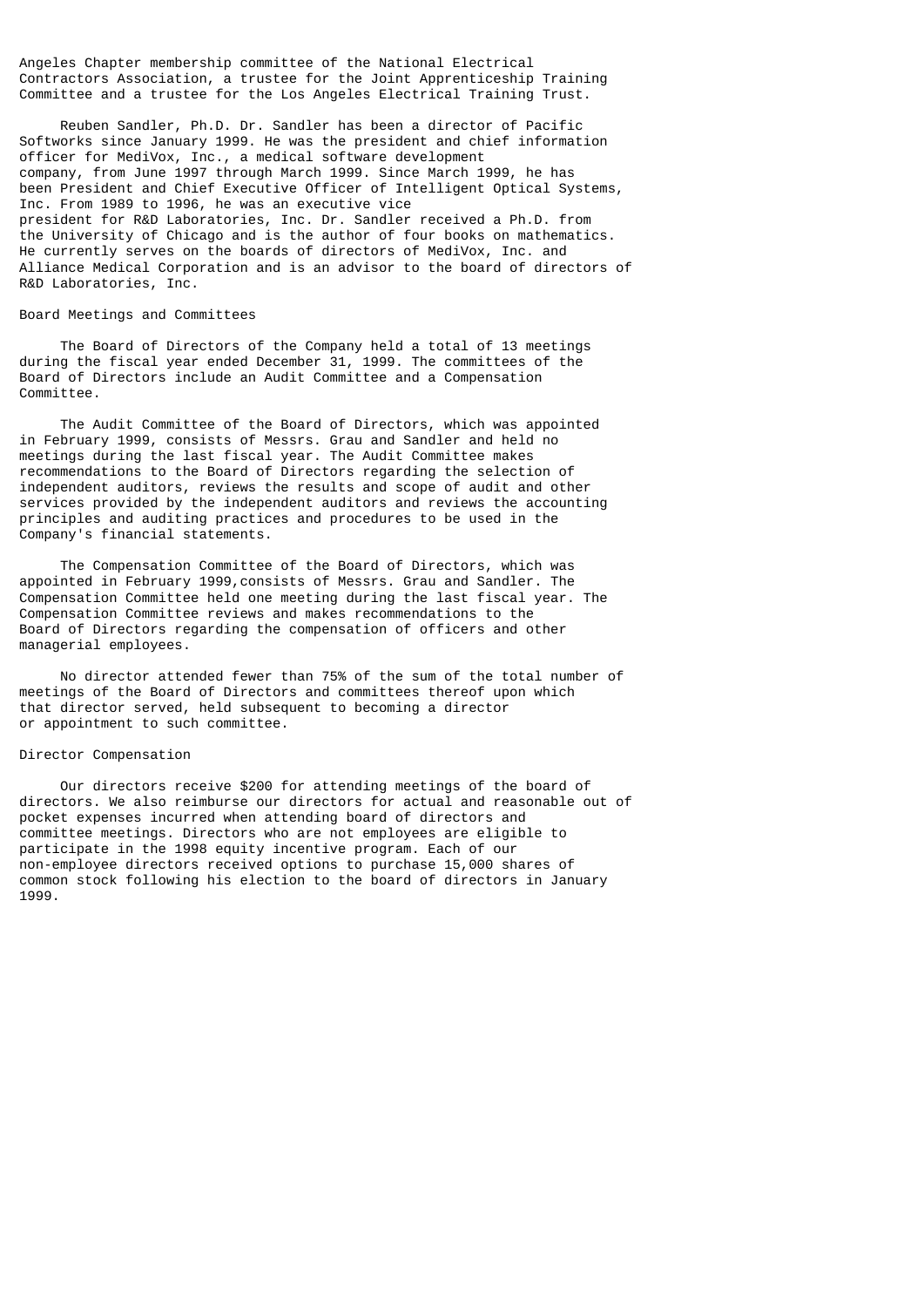## PROPOSAL TWO APPROVAL OF THE AMENDMENT TO THE RESTATED CERTIFICATE OF INCORPORATION TO CHANGE THE NAME OF THE COMPANY

 In 1999 we refined our strategic focus in order to enhance our positioning and flexibility in the rapidly growing market for Internetworking technology and to improve the utilization of our assets and competencies. Key elements of our business strategy involve the segregation of our core technology into separate business units and identifying strategic investment opportunities and/or associations with other operating companies. In conjunction with this strategy the Board of the Company has approved, subject to stockholder approval, to change the name of the Company from Pacific Softworks, Inc. to PASW, Inc.

THE BOARD OF DIRECTORS RECOMMENDS THAT STOCKHOLDERS VOTE "FOR" THE AMENDMENT TO ARTICLE 1 OF THE RESTATED CERTIFICATE OF INCORPORATION OF PACIFIC SOFTWORKS, INC. TO CHANGE THE NAME OF THE CORPORATION TO PASW, INC.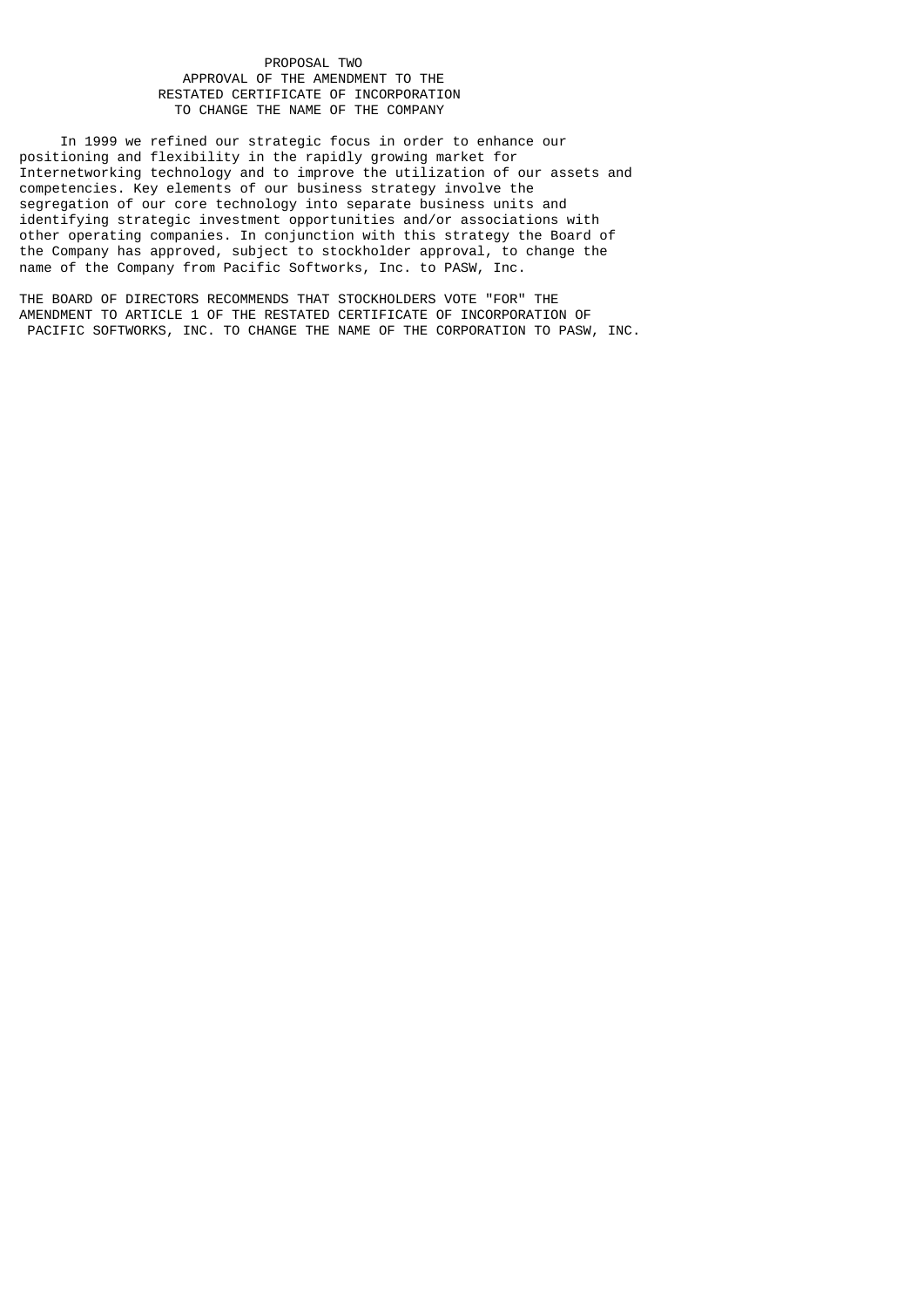# PROPOSAL THREE RATIFICATION OF APPOINTMENT OF INDEPENDENT PUBLIC ACCOUNTANTS

 The Audit Committee of the Board of Directors has selected Merdinger, Fruchter, Rosen & Corso, P.C., independent public accountants, to audit the financial statements of the Company for the year ending December 31, 2000 and recommends that the stockholders ratify this selection. Merdinger, Fruchter, Rosen & Corso, P.C. has audited the Company's financial statements since the year ending December 31, 1992.

 In the event of a negative vote on such ratification, the Board of Directors will reconsider its selection. Representatives of Merdinger, Fruchter, Rosen & Corso, P.C. are expected to be available at the Annual Meeting with the opportunity to make a statement if they desire to do so, and are expected to be available to respond to appropriate questions.

THE BOARD OF DIRECTORS RECOMMENDS THAT STOCKHOLDERS VOTE "FOR" RATIFICATION OF THE APPOINTMENT OF MERDINGER, FRUCHTER, ROSEN & CORSO, P.C. AS THE COMPANY'S INDEPENDENT PUBLIC ACCOUNTANTS.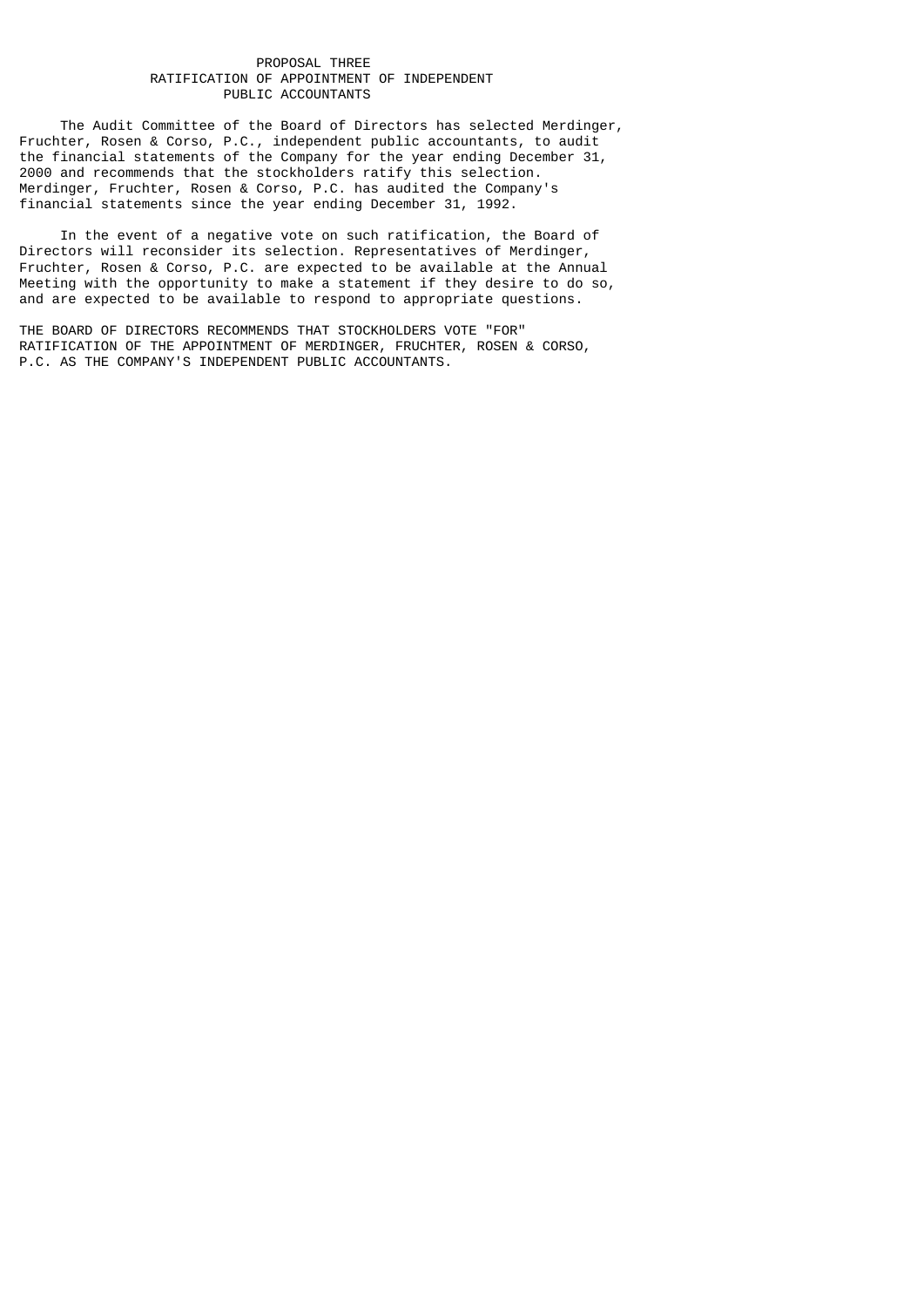# OTHER EXECUTIVE OFFICERS

 Other than Mr. Russell who is also a director of the Company and for whom biographical information is provided above, the names of the executive officers of the Company together with certain biographical information for each of them is set forth below:

| Name                             | Age      | Position                                                                        |
|----------------------------------|----------|---------------------------------------------------------------------------------|
| William E. Sliney<br>Mark Sewell | 61<br>38 | President and Chief Financial Officer<br>Vice President -- Business Development |
| Sandra J. Garcia                 | 37       | Vice President -- Sales                                                         |
| Joseph Lechman                   | 32       | Secretary                                                                       |

William E. Sliney. Mr. Sliney has been our President since December 1999 and Chief Financial Officer since April 1999. Before joining us, Mr. Sliney was the Chief Financial Officer for Legacy Software Inc. from 1995 to 1998. From 1993 to 1994, Mr. Sliney was Chief Executive Officer for Gumps. Mr. Sliney received his masters in business administration from the University of California at Los Angeles

Mark Sewell. Mr. Sewell, previously a resident of the United Kingdom, was the general manager for our European operations from 1996 to 1999 and our Vice President - Business Development commencing in 1999. For over two years prior to 1996, he was the business and support manager for the Asia Pacific region of PictureTel, Inc. He received his masters degree in electrical and electronic engineering from the University of Canterbury.

Sandra J. Garcia. Ms. Garcia joined us in 1993 as our regional sales manager and became vice president -- North American sales in 1996 and vice president sales in 1999. Ms. Garcia graduated with a degree in business administration from Santa Barbara College.

Joseph Lechman. Mr. Lechman has been our secretary since March 1999. He is a principal in the law firm of Gose & Lechman and has been racticing law in Ventura County, California since 1991. Mr. Lechman received his bachelor of arts degree in business administration from California State University at Fullerton. He received his juris doctorate from Pepperdine University School of Law and obtained a masters of law in taxation from the New York University School of Law. He was admitted to the State Bar of California in 1990.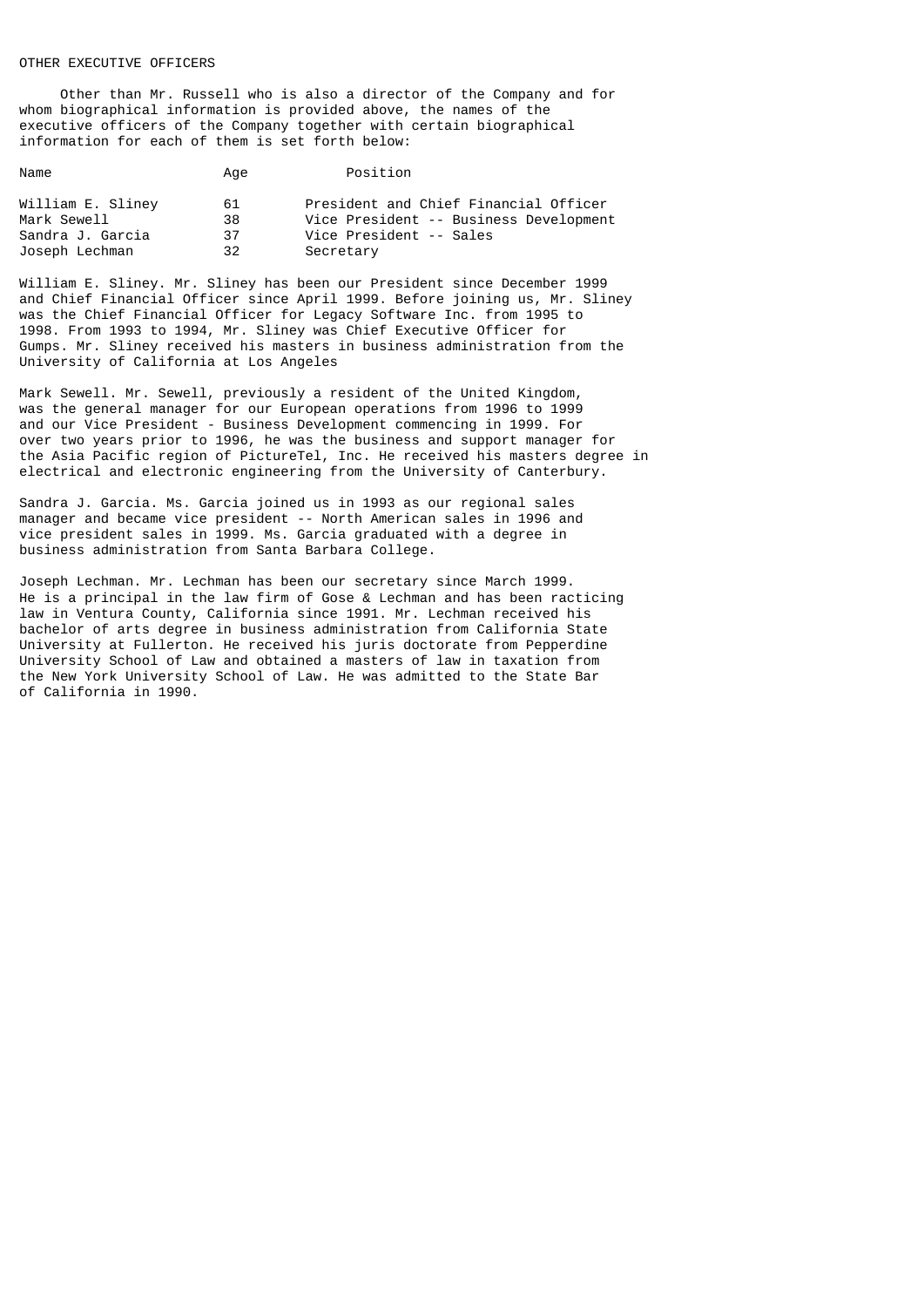# EXECUTIVE COMPENSATION AND OTHER MATTERS

 The following table sets forth the compensation earned for services rendered to Pacific Softworks in all capacities for the three most recently completed years by our Chief Executive Officer and our other most highly compensated executive officers whose salary and bonus during the year ended December 31, 1999 exceeded \$100,000. These individuals are referred to as the "Named Executive Officers" here and elsewhere in this proxy statement.

|                                |               | Summary Compensation Table |                              |                                     |                           |
|--------------------------------|---------------|----------------------------|------------------------------|-------------------------------------|---------------------------|
|                                |               |                            |                              | Long-term<br>compensation<br>awards |                           |
|                                |               |                            |                              | Securities                          |                           |
| Name and principal<br>position | Year<br>Ended | salary                     | Annual compensation<br>bonus | underlying<br>options               | all other<br>compensation |
| Glenn P. Russell (1)           | 1999          | 190,000                    | 0                            | 30,000                              | 0                         |
| Chairman                       | 1998          | 207,692                    | 0                            | 0                                   | 80,637                    |
|                                | 1997          | 215,384                    | $\Theta$                     | 0                                   | 343,757                   |
| William E. Sliney (2) 1999     |               | 87,087                     | 0                            | 312,000                             | 0                         |
| President and                  | 1998          | 0                          | 0                            | 0                                   | 0                         |
| Chief Financial<br>Officer     | 1997          | 0                          | $\Theta$                     | 0                                   | 0                         |
| Mark Sewell                    |               |                            |                              |                                     |                           |
| Vice President -               | 1999          | 145,049                    | 0                            | 12,000                              | 0                         |
| <b>Business</b>                | 1998          | 134,823                    | 0                            | 70,000                              | 0                         |
| Development                    | 1997          | 115,886                    | $\Theta$                     | 0                                   | 0                         |
| Sandre J. Garcia               | 1999          | 134,316                    | 0                            | 12,000                              | 0                         |
| Vice President-                | 1998          | 120,443                    | 0                            | 70,000                              | 0                         |
| Sales                          | 1997          | 154,563                    | 0                            | 0                                   | 0                         |

(1) Other compensation for Mr. Russell represents distributions which we made to him in excess of his base salary while the Company was a subchapter S Corporation. In February 1999, Pacific Softworks terminated the subchapter S election and became subject to taxation at the corporate level.

(2) Mr. Sliney commenced employment in April 1999. His annual salary is  $$125,000.$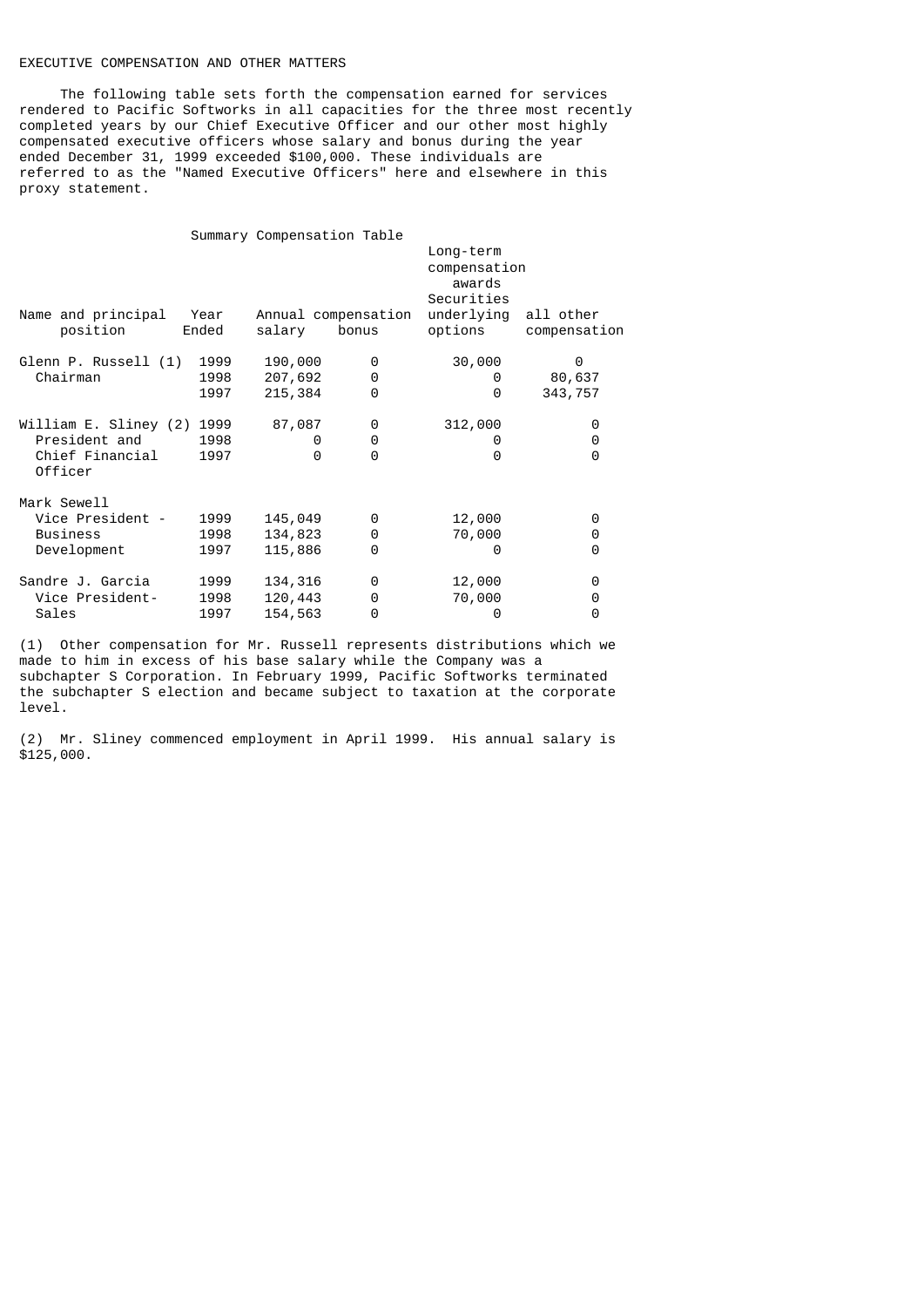# Option Grants in Last Fiscal Year

 The following table sets forth certain information with respect to stock options granted to the Named Executive Officers in 1999. The figures representing percentages of total options granted to employees in the fiscal year 1999 are based on an aggregate of 628,000 options granted by us during the year ended December 31, 1999 to our employees and consultants, including the Named Executive Officers.

 In the table potential realizable values are based on assumed rates of appreciation over the term of the option from the date of grant. These values are calculated assuming the fair market value of common stock on the date of grant appreciates at the indicated annual rate compounded annually for the entire term of the option and that the option is exercised and sold on the last day of the term for the appreciated stock price. These assumed rates are based on Securities and Exchange Commission requirements and do not reflect our projections or estimates of future stock price growth. Actual gains, if any, will depend on the future performance of our common stock.

 Unless otherwise indicated, the options in this table were granted under the 1998 equity incentive program and have 5-year terms. The options vest at the rate of 2% per month from the date of grant over a period of 36 months, after which they vest in full. All of the options have exercise prices equal to the fair market value of our common stock on the date of grant, except for the options issued to Mr. Russell which have an exercise price equal to 110% of the fair market value of our common stock on the date of grant, in accordance with the 1998 equity incentive program provisions.

Option Grants During Year Ended December 31, 1999

|                       | Number of<br>securities<br>underlying | Percent of<br>total<br>options<br>granted to |          |            | Potential realizable<br>value at assumed<br>annual rates of<br>stock price<br>appreciation for<br>option term |                |
|-----------------------|---------------------------------------|----------------------------------------------|----------|------------|---------------------------------------------------------------------------------------------------------------|----------------|
|                       | options                               | employees in                                 | exercise | expiration |                                                                                                               |                |
| Name                  | granted                               | fiscal vear                                  | price    | date       | $5\%$ $($ \$)                                                                                                 | $10\%$ $($ \$) |
| Glenn P. Russell      | 30,000                                | 5%                                           | \$5.50   | 04/30/04   | 103,768                                                                                                       | 262,968        |
| William E. Sliney     | 12,000                                | 2%                                           | \$5,00   | 04/30/04   | 37,734                                                                                                        | 95,625         |
| William E. Sliney (1) | 300,000                               | 48%                                          | \$5.75   | 12/01/04   | 476,586                                                                                                       | 1,053,130      |
| Mark Sewell           | 12,000                                | 2%                                           | \$5,00   | 04/30/04   | 37,734                                                                                                        | 95,625         |
| Sandra J. Garcia      | 12,000                                | 2%                                           | \$5.00   | 04/30/04   | 37,734                                                                                                        | 95,625         |

(1) Mr. Sliney's options provide for the purchase of Pacific Softworks common stock at \$5.75 per share (the fair market value at the date of issuance) for a period of five years and are exercisable only if the closing price of the Company's common stock is\$10.00 per share or more for 15 consecutive days.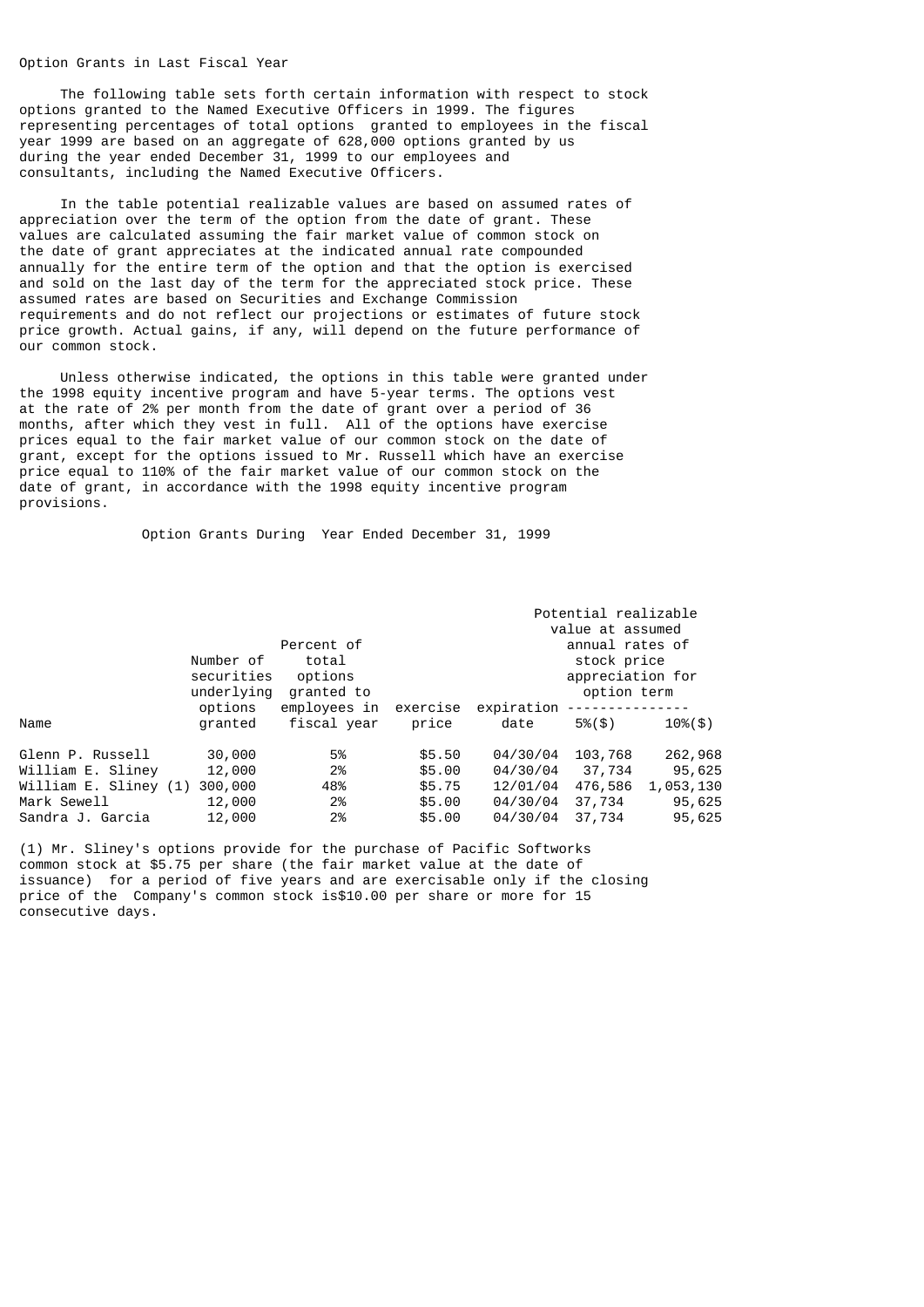# Aggregate Option Exercises in Last Fiscal Year

 The following table summarizes the value of options held at December 31, 1999 by our Named Executive Officers. The value of unexercised in-the-money options at December 31, 1999 figures in the right-hand columns are based on the difference between the fair market value of \$5.69 per share at year-end and the per-share exercise price, multiplied by the number of shares issued upon exercise of the option.

|                   | Number<br>of shares       |                          |        | Number of securities<br>underlying unexercised<br>options at year end | Value of unexercised<br>in-the-money | options at year end |
|-------------------|---------------------------|--------------------------|--------|-----------------------------------------------------------------------|--------------------------------------|---------------------|
| Name              | acquired<br>upon exercise | Value                    |        | realized exercisable unexercisable exercisable unexercisable          |                                      |                     |
| Glenn P. Russell  | $\overline{\phantom{a}}$  |                          | 4,800  | 25,200                                                                | 912                                  | 4,788               |
| William E. Sliney | -                         | -                        | 1,920  | 310,080                                                               | 1,325                                | 213,955             |
| Mark Sewell       | -                         | ۰.                       | 71,920 | 10,080                                                                | 312,125                              | 6,955               |
| Sandra J. Garcia  | -                         | $\overline{\phantom{a}}$ | 71,920 | 10,080                                                                | 312, 125                             | 6,955               |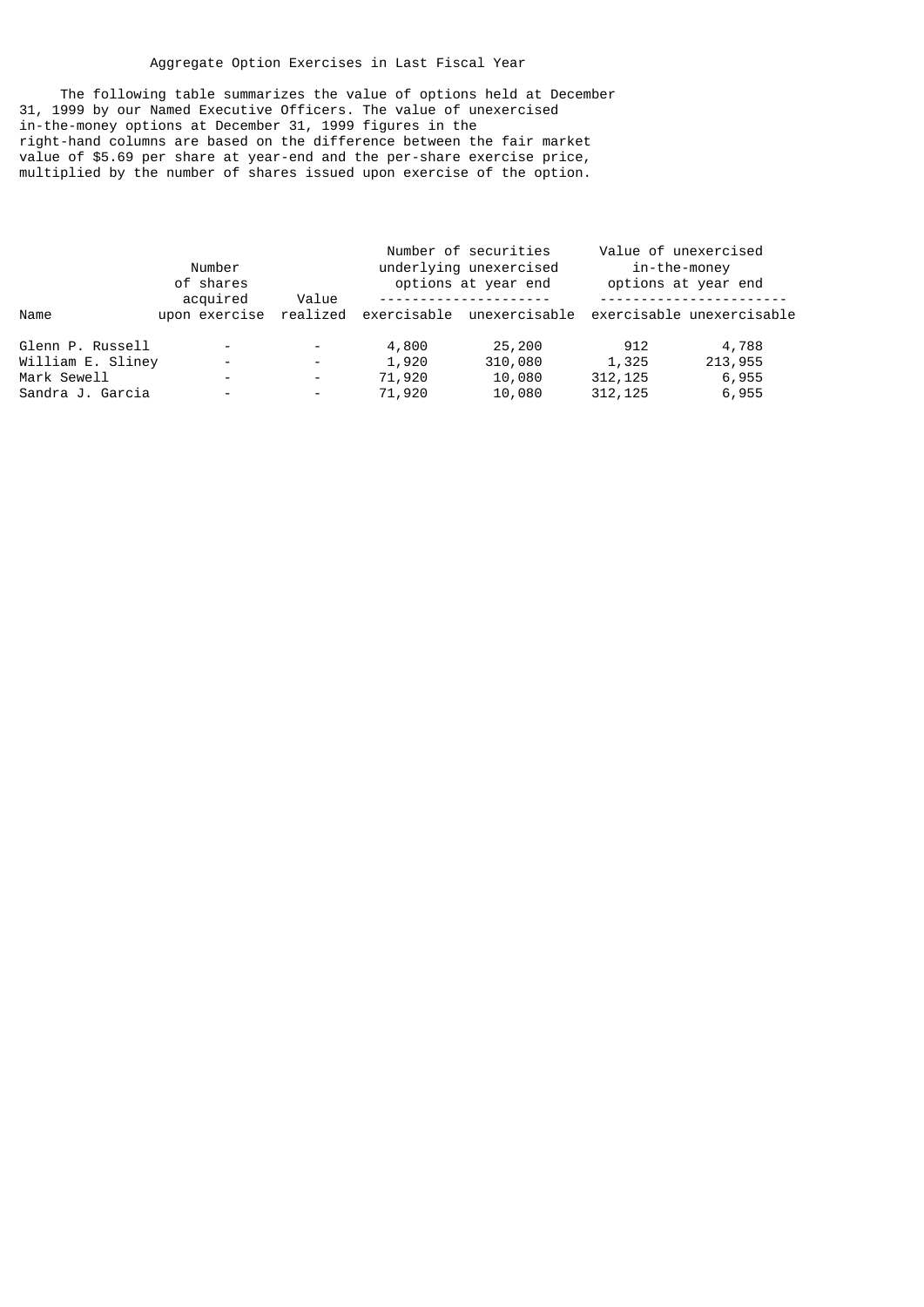Appointed in February 1999, the Compensation Committee is charged with the responsibility of reviewing all aspects of the Company's executive compensation programs and administering the Company's stock option plans. The Compensation Committee held one meeting during 1999.

#### Compensation Philosophy

 The Company's executive compensation policies are designed to attract and retain qualified executives who will contribute to the Company's long-term success, to reward executives for achieving the Company's financial goals, and to link executive compensation and stockholder interests through equity-based plans. The Committee believes that strong financial performance, on a sustained basis, is the most certain avenue through which the Company can positively affect long-term stockholder return. Furthermore, the Committee believes that, in order to attract and retain the most qualified executives in the industry, the Company's compensation policies must be competitive with other companies of comparable size and in similar industries and must reinforce strategic performance objectives through the use of incentive compensation programs. In order to provide incentive to executive officers, a portion of their annual compensation is paid as a bonus. The amount of the bonus for each person is determined on the basis of several indicators of corporate performance as outlined below.

#### Compensation Plans

 The following are the key components of the Company's executive officer compensation:

 Base Compensation. The Committee will establish base salaries for executive officers based on its review of base salaries of executive officers in companies of comparable size and in similar industries.

 Bonus. The Company's executive bonus plan provides for incentive compensation to some but not all Company's executive officers and other key employees and will be determined by principally on certain performance measures. The performance measures include worldwide corporate performance and individual performance. Worldwide performance is measured based on targets with respect to the Company's revenue, days sales outstanding, return on products and other factors. The Committee believes that these factors are indicative of overall corporate performance and stockholder value. Individual performance is measured based on goals related to each person's function within the organization.

 Long-Term Incentive Compensation. The Company's option plans provide for long-term incentive compensation for employees of the Company, including executive officers. These awards give employees an equity interest in the Company, thereby aligning the interests of executive officers and stockholders and providing incentive to maximize stockholder value.

# The Compensation Committee<br>Wayne Grau Reuben Sand Reuben Sandler, Ph.D.

 Notwithstanding anything to the contrary set forth in any of the Company's previous filings under the Securities Act of 1933, as amended or the Securities and Exchange Act of 1934, as amended (the "Exchange Act") that might incorporate future filings, including this Proxy Statement, in whole or in part, the preceding Compensation Committee Report on Executive Compensation shall not be incorporated by reference into any such filings, nor shall such Report be incorporated by reference into any future filings.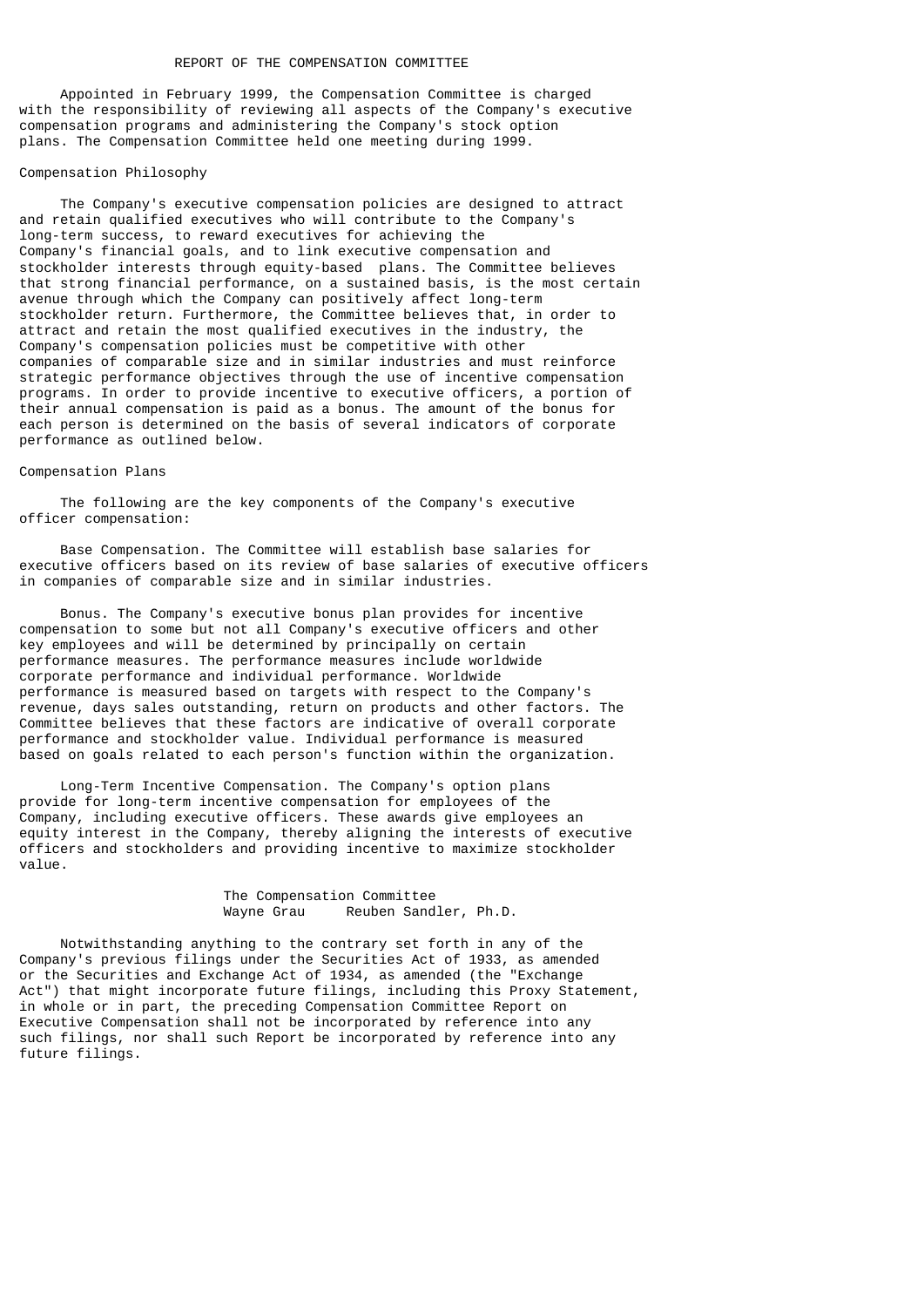The following table sets forth certain information regarding beneficial ownership of our common stock as of December 31, 1999 by: - - each person who is known by Pacific Softworks to own beneficially

- more than 5% of our outstanding common stock,
- - each of our executive officers and directors and
- - all executive officers and directors as a group.

 Shares of common stock not outstanding but deemed beneficially owned because an individual has the right to acquire the shares of common stock within 60 days are treated as outstanding when determining the amount and percentage of common stock owned by that individual and by all directors and executive officers as a group. Each person has sole voting and investment power with respect to the shares of common stock shown.

| Name and address<br>of beneficial owner | Number of shares<br>Beneficially owned | Percentage of<br>shares outstanding |
|-----------------------------------------|----------------------------------------|-------------------------------------|
|                                         |                                        |                                     |
| Glenn P. Russell                        | 3,006,000                              | 68.2%                               |
| William E. Sliney                       | 2,400                                  | $\star$                             |
| Mark Sewell                             | 72,400                                 | 1.6%                                |
| Sandra J. Garcia                        | 72,400                                 | 1.6%                                |
| Robert $G.J.Burg II (1)$                | 15,000                                 | $\star$                             |
| Wayne Grau                              | 15,000                                 | $\star$                             |
| Reuben Sandler, Ph.D.                   | 15,000                                 | $\star$                             |
| Joseph Lechman                          | 2,400                                  | $\star$                             |
| All directors and executive             |                                        |                                     |
| officers as a group                     |                                        |                                     |
| (8 persons)                             | 3,200,600                              | 73.4%                               |

\* Less than 1%.

(1) Mr. Burg resigned as a member of the board effective January 17, 2000.

 The address of each officer and director is 703 Rancho Conejo Boulevard, Newbury Park, California 91320.

 In the foregoing table, the common stock beneficially owned by Glenn P. Russell's beneficial ownership includes 3,000,000 shares owned by the Russell Trust of which Glenn Russell and Laura Russell, husband and wife, are principal beneficiaries.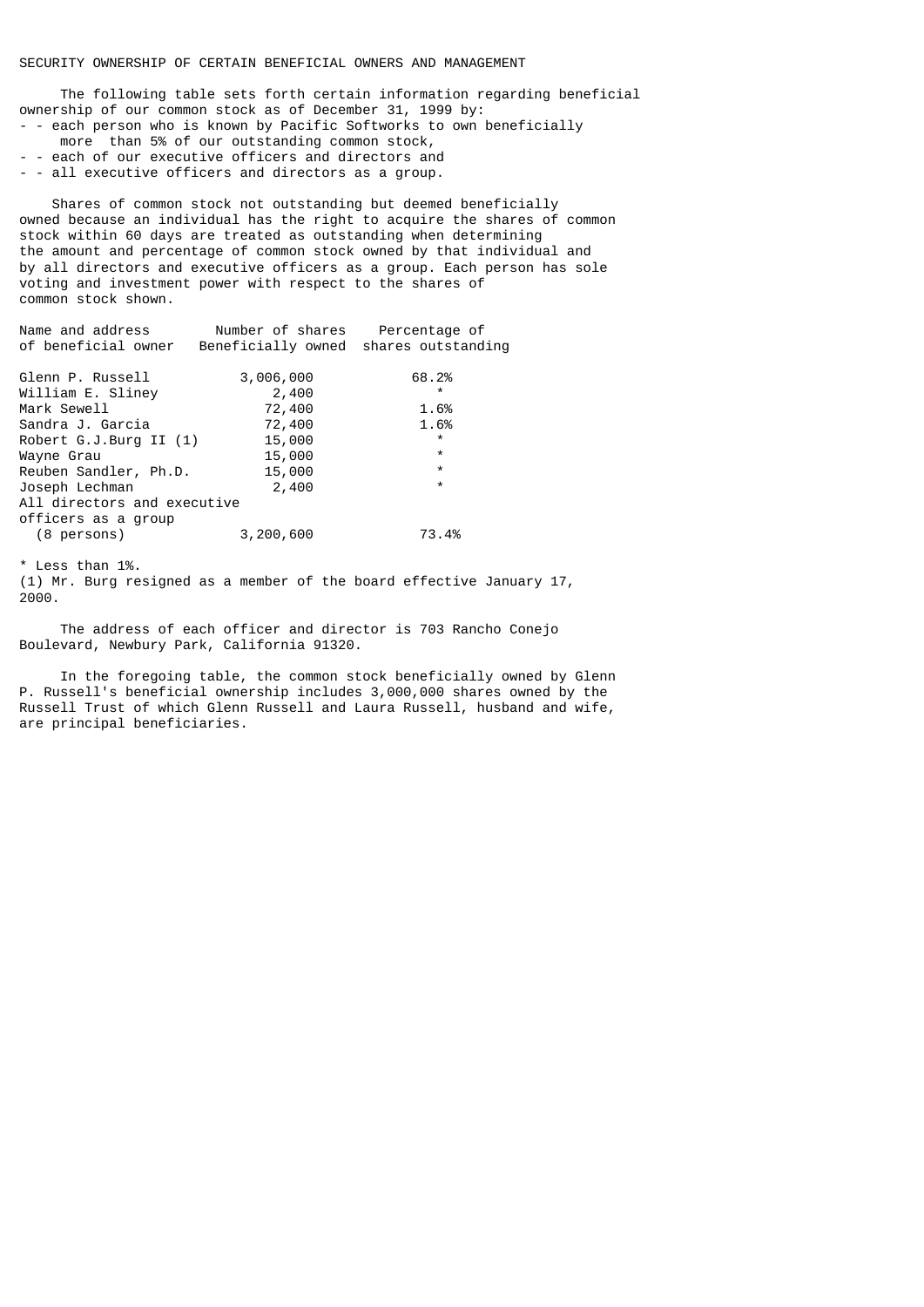## CERTAIN RELATIONSHIPS AND RELATED TRANSACTIONS

 In March 1996, Pacific Softworks agreed with a former officer, director and principal stockholder to a buyout of his employment agreement and Glenn P. Russell agreed to purchase all of that former officer's shares of common stock of Pacific Softworks. Pacific Softworks and that former officer also entered into a consulting agreement and that former officer agreed not to compete with Pacific Softworks. Pacific Softworks paid the former officer \$ 257,143 and \$314,286 for 1999 and 1998, respectively. As of December 31, 1999 the Company has satisfied its obligations to the former officer in full.

 In December 1998, Luke Systems International, a company controlled by the spouse of Glenn P. Russell, loaned Pacific Softworks \$100,000 interest free. In March 1999, Pacific Softworks repaid the loan.

 During 1998 and a portion of 1999 Company subleased a portion of the premises to Luke Systems International. The Company believes that the terms of Luke's occupancy are favorable to the Company. This affiliated company relocated to other premises before September 30, 1999.

 At July 1, 1999 the Company owed a bank approximately \$250,000 for advances that were obtained under a line of credit. Glenn P. Russell has provided our bank with his personal guarantee and the Company has collateralized our accounts receivable as security for these advances. This amount was repaid in August 1999.

 During 1996, 1997 and 1998 we employed Glenn P. Russell's mother, a resident of the United Kingdom, to perform various administrative and managerial tasks for us within that country. We paid her \$105,769 in 1998. She ceased to be our employee in the fall of 1998.

 Pacific Softworks believes that the transactions described above, other than the employment of the mother of Glenn P. Russell, were made on terms no less favorable to Pacific Softworks than could have been obtained from unaffiliated third parties.

#### SECTION 16(a) BENEFICIAL OWNERSHIP REPORTING COMPLIANCE

 Section 16(a) of the Exchange Act requires the Company's directors and executive officers, and persons who own more than 10 percent of a registered class of the Company's equity securities, to file with the Securities and Exchange Commission (the "SEC") initial reports of ownership and reports of changes in ownership of Common Stock and other equity securities of the Company. Officers, directors and greater than ten percent stockholders are required by SEC regulation to furnish the Company with copies of all Section 16(a) forms they file.

 To the Company's knowledge, based solely on review of the copies of such reports furnished to the Company and written representations that no other reports were required, during the year ended December 31, 1999, all officers, directors and greater than ten percent beneficial owners listed in the above table failed to comply with the following Section 16(a) filing requirements: all parties failed to file a Form 3 reflecting their initial statements of beneficial ownership of equity securities, and all parties failed to file their annual statements on Form 5. As of February 29, 2000 all delinquent forms had been filed by all parties.

## OTHER MATTERS

 The Company knows of no other matters to be submitted to the Annual Meeting. If any other matters properly come before the Annual Meeting, it is the intention of the persons named in the enclosed Proxy to vote the shares they represent as the Board of Directors may recommend.

BY ORDER OF THE BOARD OF DIRECTORS

 William E. Sliney President

Dated: April 15, 2000